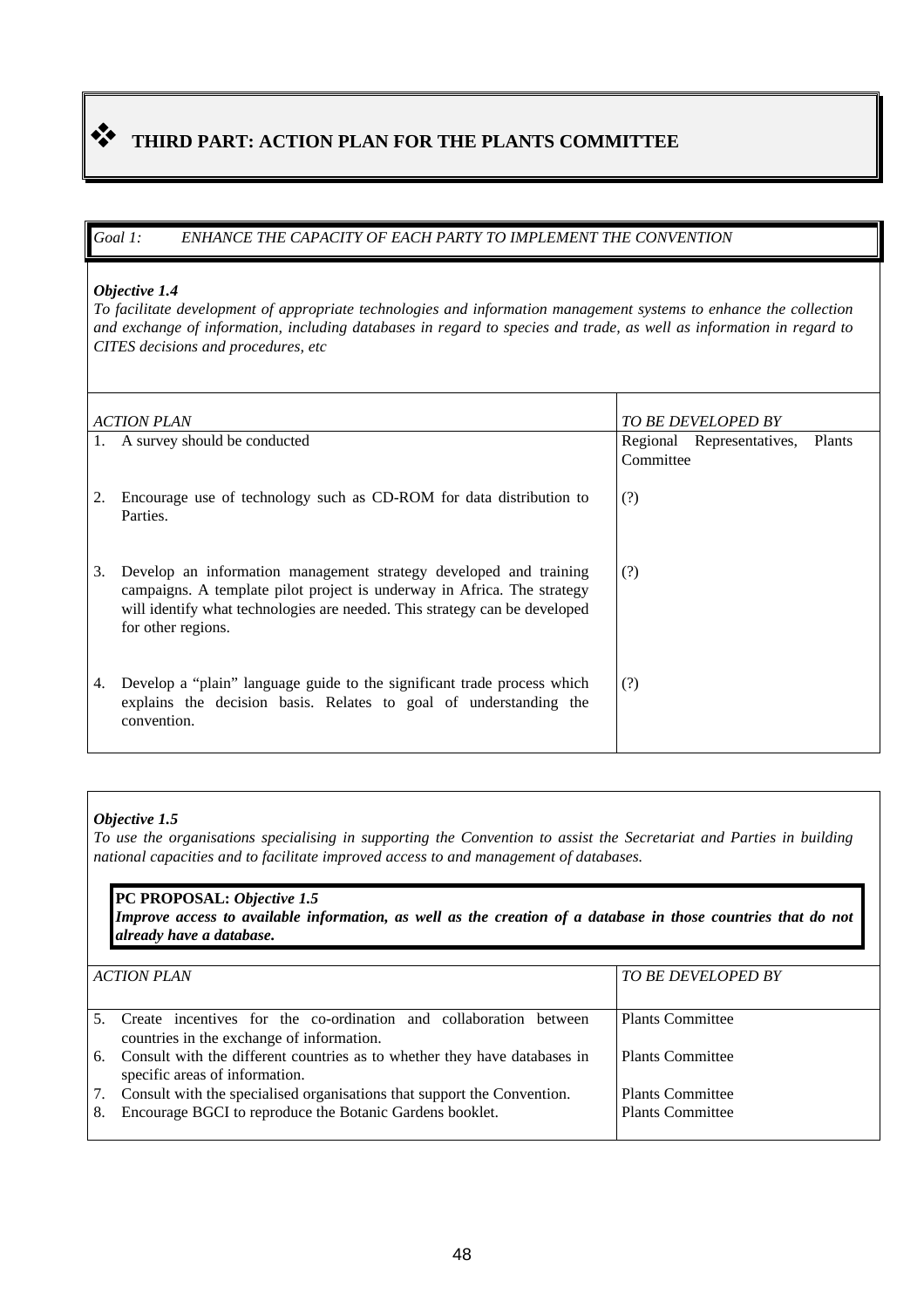## *Objective 1.7* **(To move to 1.3)**

*To increase the effectiveness of the Scientific Authorities of the Parties*

| $\sim$ and case are effectiveness of the setempte rimited mes of                                                          |                                                                                                                                                                                                                                     |                           |
|---------------------------------------------------------------------------------------------------------------------------|-------------------------------------------------------------------------------------------------------------------------------------------------------------------------------------------------------------------------------------|---------------------------|
| <b>ACTION PLAN</b>                                                                                                        |                                                                                                                                                                                                                                     | <b>TO BE DEVELOPED BY</b> |
| 9.<br>work methods.                                                                                                       | Development of a manual specifying the obligations and procedures of the<br>Scientific Authorities in order to encourage the development of specific<br>courses for the Scientific Authorities regarding their responsibilities and | <b>Plants Committee</b>   |
| 10. Development of regional directories that list the botanists in each region<br>who are experts in CITES-listed plants. |                                                                                                                                                                                                                                     | <b>Plants Committee</b>   |
| 11. The Flora Committee will communicate to the Parties the importance and<br>Scientific Authorities.                     | advisability of including plants experts within the structure of the                                                                                                                                                                | <b>Plants Committee</b>   |
| 12. Get templates out                                                                                                     |                                                                                                                                                                                                                                     | (?)                       |
| 13. IUCN workshops                                                                                                        |                                                                                                                                                                                                                                     | (?)                       |

#### *Objective 1.8*

*To encourage Parties to develop and implement effective conservation plans for the recovery of species, leading to their ultimate deletion from the appendices.*

**Note: It was recommended that objective 1.8 be deleted and added to objective 2.4**

## **PC PROPOSAL***: Objective 1.8*

*To encourage Parties to develop and implement effective conservation plans and management programs for the recovery of species, leading to their ultimate deletion from the appendices.*

| <b>ACTION PLAN</b>                                                                                                                                                            | <b>TO BE DEVELOPED BY</b> |
|-------------------------------------------------------------------------------------------------------------------------------------------------------------------------------|---------------------------|
| 14. Circulation of the experience gained by different countries in<br>conservation, management and the recovery of species to the remaining<br>countries.                     | <b>Plants Committee</b>   |
| 15. Promotion of the establishment of support mechanisms in the<br>conservation, management and the recovery of species in developing<br>countries                            | <b>Plants Committee</b>   |
| 16. To develop action plans for threatened species. Appendix I a priority for<br>scientifically sound management plans. PC to be involved with reviewing<br>management plans. | Parties, Plants Committee |

#### *Objective 1.10*

*To fully use the potential of regional co-ordination and collaboration in capacity building efforts.*

| <b>ACTION PLAN</b>                                                             | TO BE DEVELOPED BY              |
|--------------------------------------------------------------------------------|---------------------------------|
| 17. Interaction with the plant orientated regional networks – identify and     | Plants Committee, Regional      |
| make contact with relevant organisations.                                      | Representatives and Secretariat |
| 18. Promotion of the establishment of a fund that will facilitate the tasks of | Plants Committee, Standing      |
| the regional representatives on the Technical Committees.                      | Committee                       |
| 19. Work closely with regional UNEP to effect greater capacity in Parties      | (?)                             |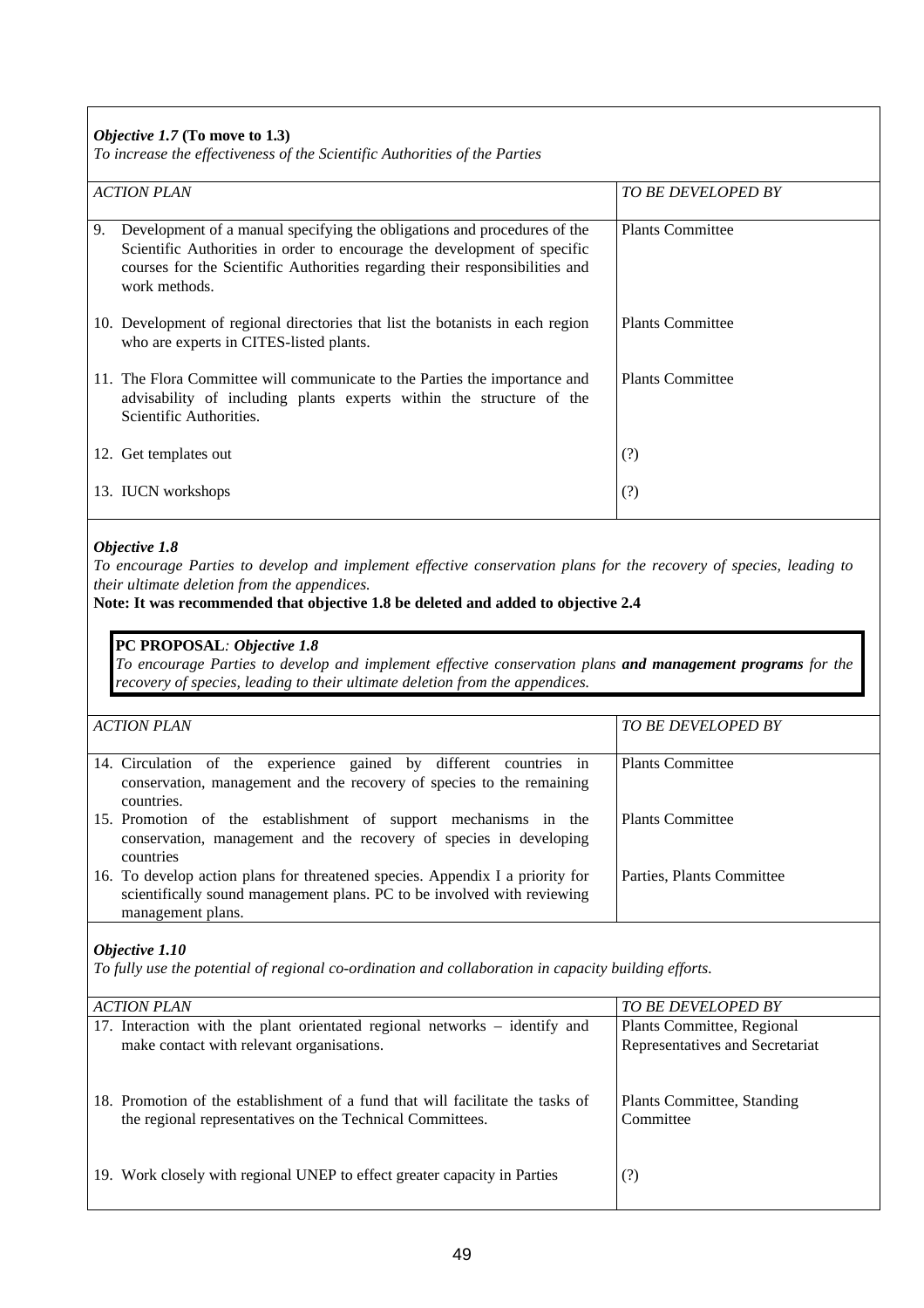## *Goal 2: STRENGTHEN THE SCIENTIFIC BASIS OF THE DECISION-MAKING PROCESSES*

#### *Objective 2.1*

*To ensure that the Convention's appendices correctly reflect the conservation needs of species.*

## **PC PROPOSAL:** *Objective 2.1*

*To ensure that the Convention's appendices correctly reflect management and the conservation needs of species.*

| <b>ACTION PLAN</b>                                                                                                                                                                                                                                                                                                                                                                                                                                    | TO BE DEVELOPED BY                             |  |
|-------------------------------------------------------------------------------------------------------------------------------------------------------------------------------------------------------------------------------------------------------------------------------------------------------------------------------------------------------------------------------------------------------------------------------------------------------|------------------------------------------------|--|
| 20. Revision of the Appendices so that only the taxons that fulfil all the criteria<br>remain listed.                                                                                                                                                                                                                                                                                                                                                 | <b>Plants Committee</b>                        |  |
| 21. Significant trade and the review process contributes and needs to continue. The<br>impact these activities have had on implementation of CITES should be<br>examined. The review should continue with both those species on the<br>Appendices and those not on. The difficult question of a measure of<br>effectiveness needs to be resolved. Part of the Strategic Plan should be to<br>measure performance – indicators needed to be developed. | (?)                                            |  |
| 22. Up listing from App II to App I is usually seen as a failure, but may be a<br>positive – e.g. the crocodile. Need similar positive sustainable use (also under<br>goal 4). App I to App II are successes.                                                                                                                                                                                                                                         | (?)                                            |  |
| 23. Need to identify – which species/taxa have conservation needs – then what<br>those need are $-$ then get agreement from the range states $-$ this to be done<br>within regions.                                                                                                                                                                                                                                                                   | Plants Committee, Parties and<br>Regional Reps |  |
| 24. Regions to propose taxa - both unlisted taxa which require listing and listed<br>taxa for review.                                                                                                                                                                                                                                                                                                                                                 | Parties and Regional Reps                      |  |
| Objective 2.2<br>To ensure that decisions to amend the Convention's appendices are founded on sound and relevant scientific                                                                                                                                                                                                                                                                                                                           |                                                |  |
| information that addresses agreed biological and trade criteria for such amendments.                                                                                                                                                                                                                                                                                                                                                                  |                                                |  |
| <b>ACTION PLAN</b>                                                                                                                                                                                                                                                                                                                                                                                                                                    | <b>TO BE DEVELOPED BY</b>                      |  |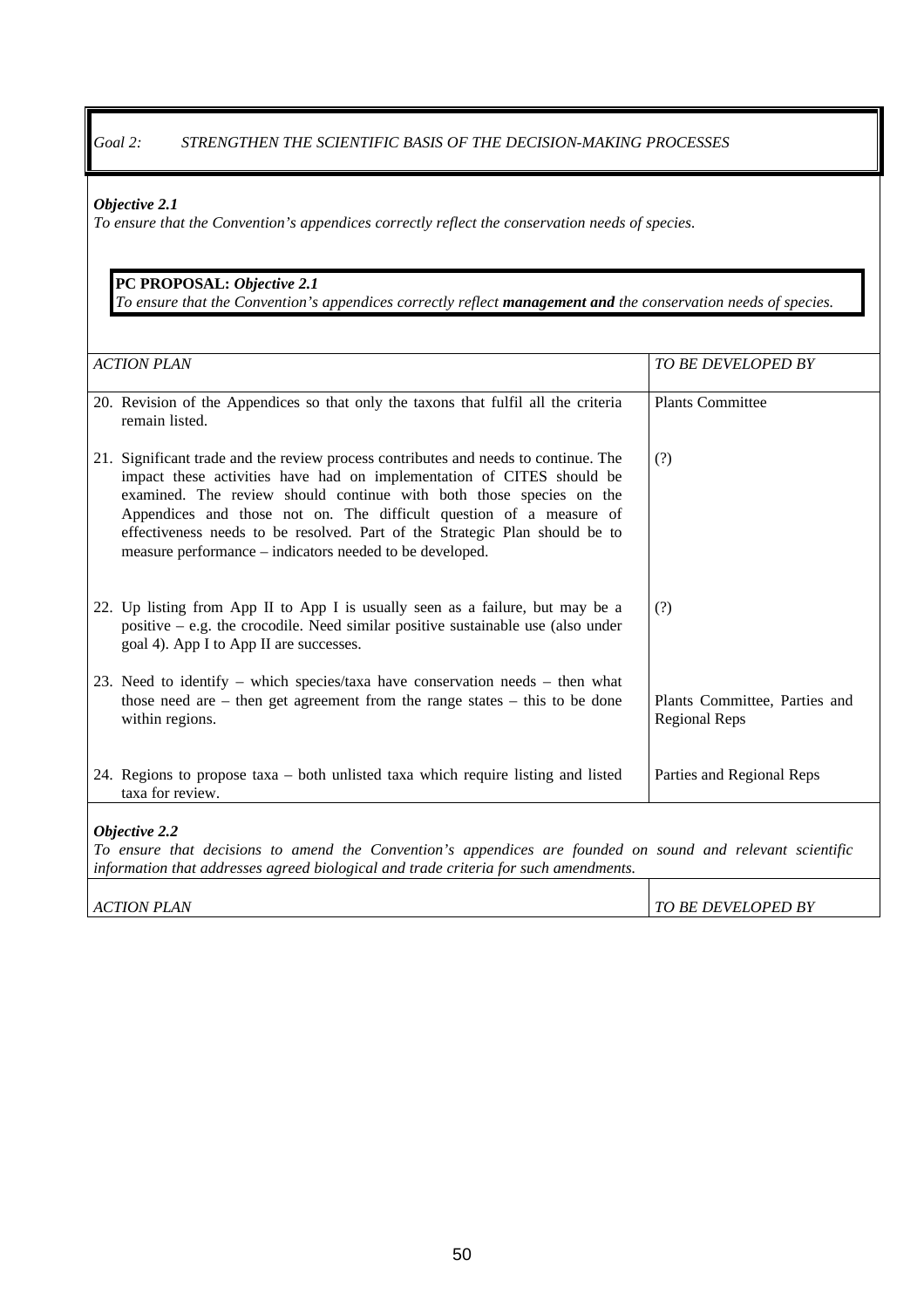| 25. Parties to be urged to follow 9.24 criteria                                                                                                                                                                                                                                                                                                                                                                                                                                                                   | Plants Committee, Standing<br>Committee                                    |  |
|-------------------------------------------------------------------------------------------------------------------------------------------------------------------------------------------------------------------------------------------------------------------------------------------------------------------------------------------------------------------------------------------------------------------------------------------------------------------------------------------------------------------|----------------------------------------------------------------------------|--|
| 26. Scientific basis of listing proposal to be actively considered in Technical<br>Committees and recommendations provided on request to Parties. For this<br>reason it is necessary a detailed analysis of proposals by the TC. This analysis<br>would take into account whether or not the proposals were based on<br>quantitative data taken directly form field studies. It would also take into<br>account the backed quality of these studies in the national and/or international<br>scientific community. | Plants Committee, Animals<br>Committee                                     |  |
| 27. Secretariat, in discharging its responsibility to review proposals, to do so in<br>consultation with TC with strong participation of range states. Legitimize<br>review of proposals by TC.                                                                                                                                                                                                                                                                                                                   | Plants Committee, Animals<br>Committee, Secretariat                        |  |
| 28. Hold a Plants Committee meeting immediately following the closing of the<br>proposals session in order to analyse and discuss the proposals.                                                                                                                                                                                                                                                                                                                                                                  | <b>Plants Committee</b>                                                    |  |
| Objective 2.3                                                                                                                                                                                                                                                                                                                                                                                                                                                                                                     |                                                                            |  |
| To improve the scientific basis by which Scientific Authorities make non-detriment findings.<br><b>ACTION PLAN</b>                                                                                                                                                                                                                                                                                                                                                                                                | TO BE DEVELOPED BY                                                         |  |
|                                                                                                                                                                                                                                                                                                                                                                                                                                                                                                                   |                                                                            |  |
| 29. Formulation of a strategy that would include the scientific community in the<br>Committee's decisions (universities, research centres and institutes, botanic<br>gardens, national parks, etc.).                                                                                                                                                                                                                                                                                                              | Plants Committee, Animals<br>Committee                                     |  |
| 30. To develop practical (minimum standard) guidelines for making non-<br>detrimental findings.                                                                                                                                                                                                                                                                                                                                                                                                                   | Plants Committee, Animals<br>Committee                                     |  |
| 31. To ensure secure funding basis for undertaking field studies identified under<br>significant trade process- should be targeted towards CBD objectives.                                                                                                                                                                                                                                                                                                                                                        | Plants Committee, Animals<br>Committee, Standing<br>Committee, Secretariat |  |
| 32. Regional reps to be included in and facilitate the information exchange.<br>33. Required for review through relevant TC. How quota is set to be explained on<br>application form.                                                                                                                                                                                                                                                                                                                             | <b>Regional Representatives</b><br><b>Technical Committees</b>             |  |
| Template management systems of guidelines/protocols developed with review<br>34                                                                                                                                                                                                                                                                                                                                                                                                                                   | Plants Committee Animals                                                   |  |
| Objective 2.4<br>To encourage, guide and assist Parties to implement effective procedures for the recovery, conservation and<br>management of species in the Convention's appendices.<br>Note: need to craft this wording so that it doesn't suggest that a listing is all bad                                                                                                                                                                                                                                    |                                                                            |  |
| PC PROPOSAL: Objective 2.4<br>To encourage, guide and assist Parties and at regional level to develop and implement effective procedures for the<br>recovery, conservation and management of species in the Convention's appendices leading to their ultimate<br>deletion from the Appendices.                                                                                                                                                                                                                    |                                                                            |  |

*ACTION PLAN TO BE DEVELOPED BY*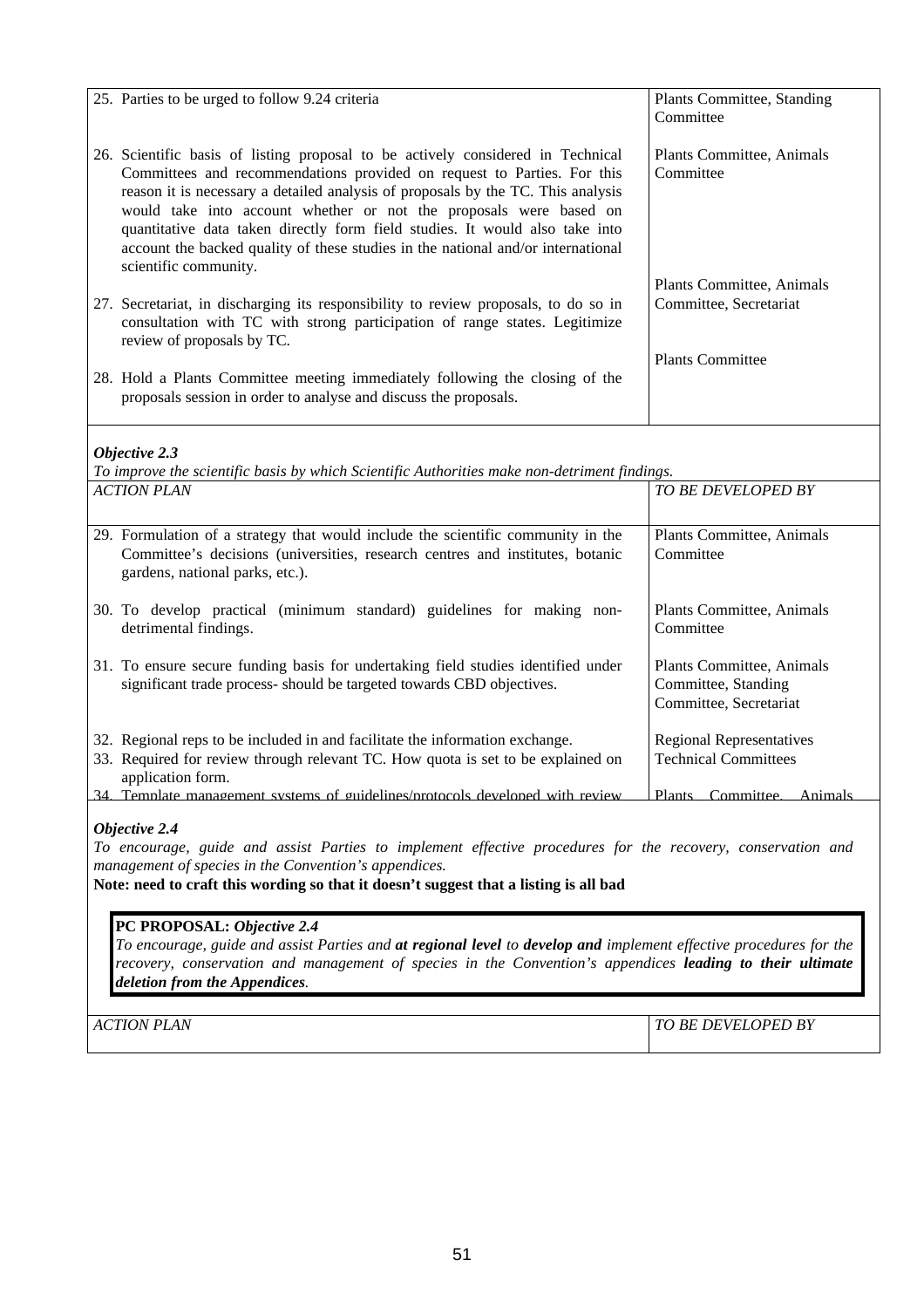| 35. Development of model plans for the recuperation, conservation and<br>management of species listed in the Appendices which could be used both on a<br>national as well as regional level. These model plans would take into account<br>traditional management methods used in the country of origin. | <b>Plants Committee</b> |
|---------------------------------------------------------------------------------------------------------------------------------------------------------------------------------------------------------------------------------------------------------------------------------------------------------|-------------------------|
| 36. Development of mechanisms that would strengthen the research organisations<br>in developing countries.                                                                                                                                                                                              | <b>Plants Committee</b> |

#### *Objective 2.5*

*To encourage further research, including research into innovative technologies relevant to CITES implementation and enforcement.*

## **PC PROPOSAL:** *Objective 2.5*

*To encourage at national and regional level further research, including research into innovative technologies relevant to CITES implementation and enforcement.*

| <b>ACTION PLAN</b>                                                                                           | <b>TO BE DEVELOPED BY</b>                                       |
|--------------------------------------------------------------------------------------------------------------|-----------------------------------------------------------------|
| 37. Determination of the projects that need to be taken on, both on a national as<br>well as regional level. | <b>Plants Committee</b>                                         |
| 38. Establishment of criteria for the selection of projects and the evaluation of the<br>results.            | <b>Plants Committee</b>                                         |
| 39. Complete and disseminate information sheets/manual- focus on key target<br>species                       | <b>Plants Committee, Parties</b>                                |
| 40. Maximize use of digital technology e.g. email, CD-ROM, Internet                                          | Plants Committee, Animals<br>Committee,<br>Parties, Secretariat |
| 41. Identification of relevant technology followed by compilation of list of<br>available expertise.         | SA, Regional reps                                               |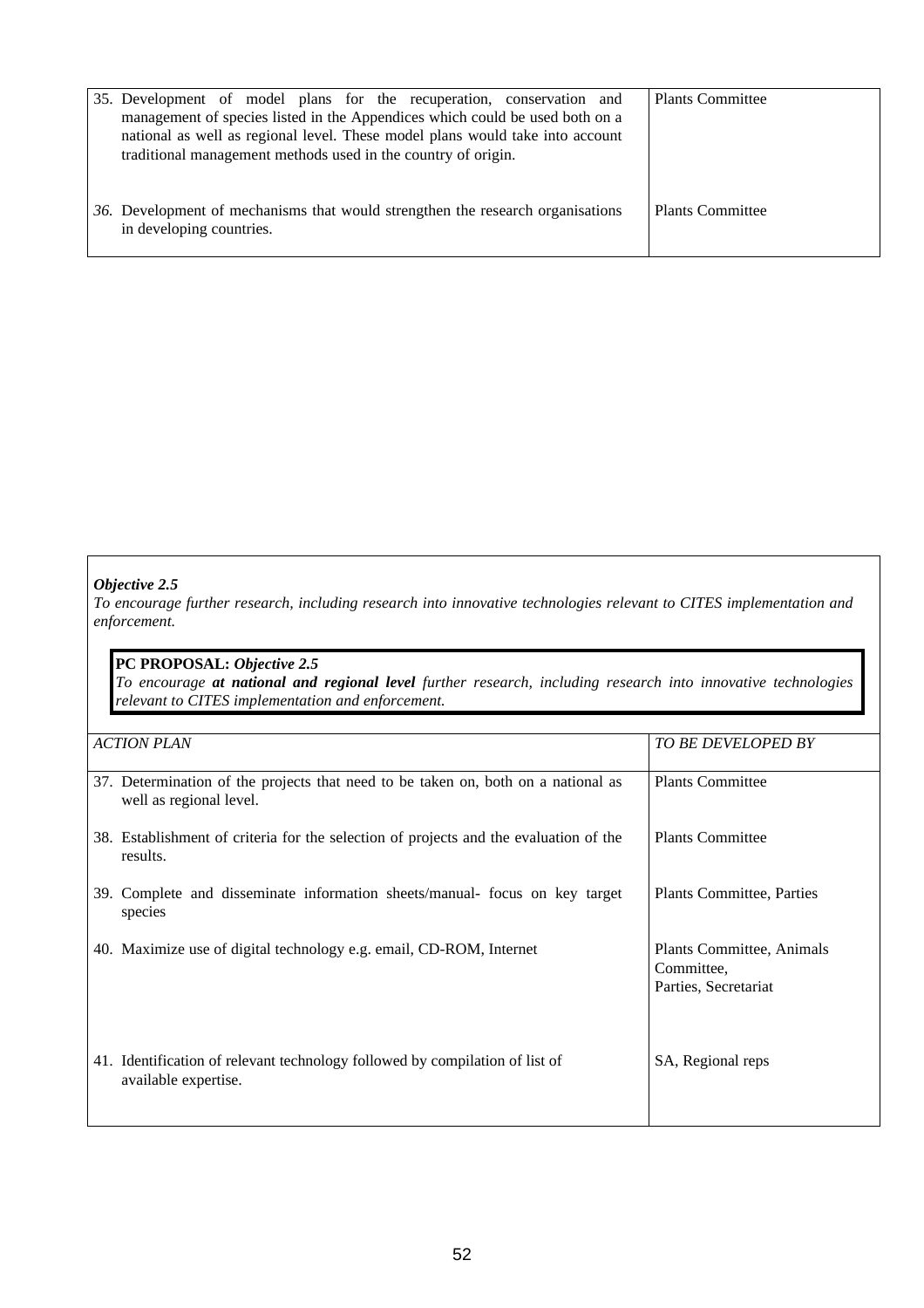## *Objective 2.6*

To encourage that the above objectives, and those under 2.4 and 2.5 in particular, are pursued where appropriate at the regional level.

**Note: To be deleted as it is redundant and it could be resolved in the following manner: to add the mention "at regional level" in objectives 2.4 and 2.5.**

| ACTION PLAN                                    | TO BE DEVELOPED BY |
|------------------------------------------------|--------------------|
| 42. To solicit funding for regional workshops. | SC, Regional Reps  |
|                                                |                    |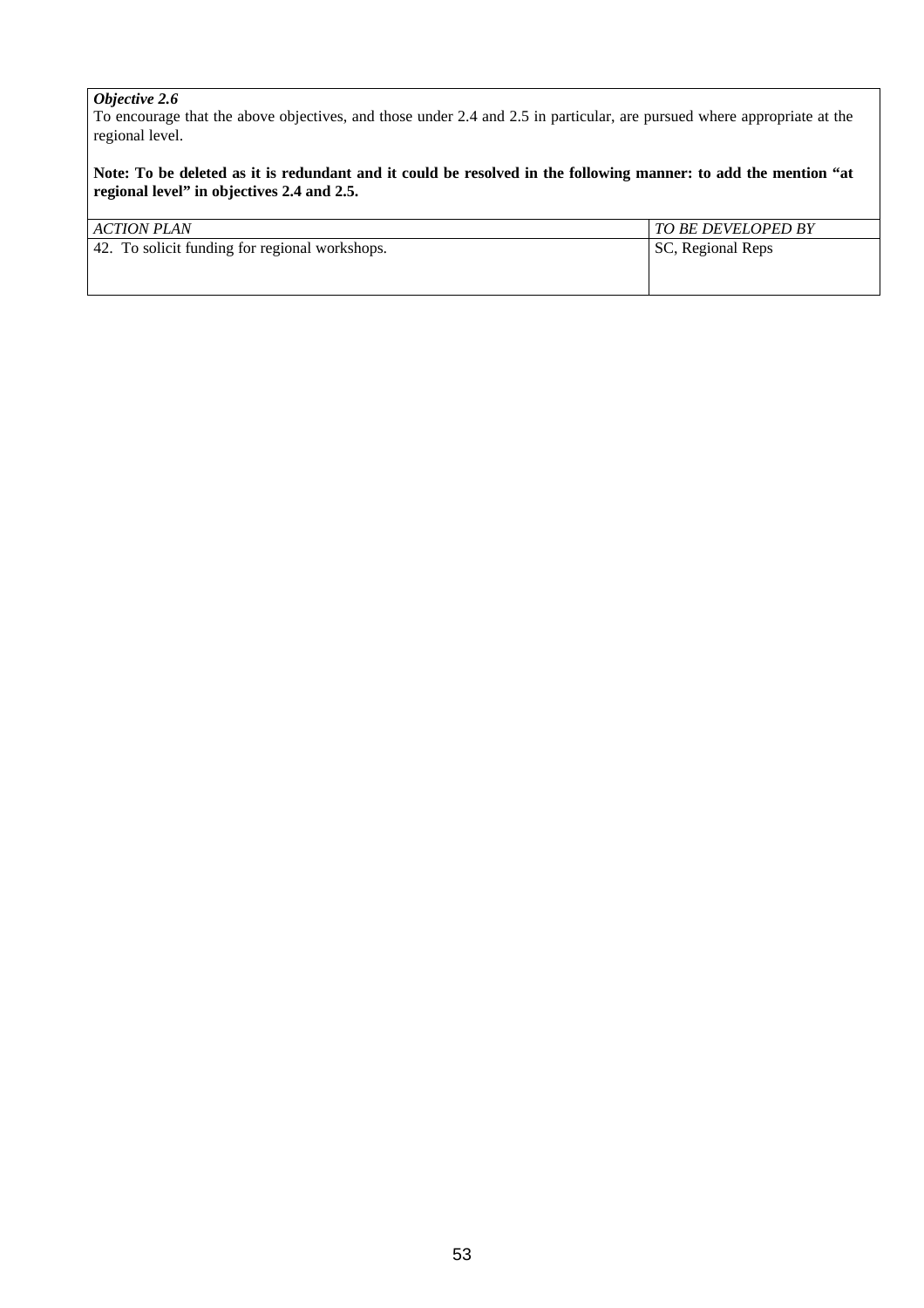| Goal 3:<br>CONTRIBUTE TO THE ELIMINATION OF ILLEGAL INTERNATIONAL TRADE IN WILD ANIMALS<br><b>AND PLANTS</b>                                                                                                                                                             |                           |  |
|--------------------------------------------------------------------------------------------------------------------------------------------------------------------------------------------------------------------------------------------------------------------------|---------------------------|--|
| <b>ACTION PLAN</b>                                                                                                                                                                                                                                                       | <b>TO BE DEVELOPED BY</b> |  |
| 43. Communicate priorities for enforcement to enforcement agencies, for example<br>identifying one major priority per year.                                                                                                                                              | Plants Committee, SA, MA  |  |
|                                                                                                                                                                                                                                                                          |                           |  |
| PC PROPOSAL: New!: Objective 3.5<br>To improve awareness within enforcement agencies of illegal trade in CITES plant issues.<br>PC PROPOSAL: New!: Objective 3.6<br>To facilitate enforcement tasks by creating identification materials for CITES-listed plant species. |                           |  |
| <b>ACTION PLAN</b>                                                                                                                                                                                                                                                       | TO BE DEVELOPED BY        |  |
| 44. Active collaboration in the production process of pertinent identification<br>materials, as well as the production of other materials that could be used in<br>training courses for the authorities in charge of enforcement.                                        | <b>Plants Committee</b>   |  |
| 45. Promotion of the development of new technologies for the identification of<br>plant species in trade.                                                                                                                                                                | <b>Plants Committee</b>   |  |
|                                                                                                                                                                                                                                                                          |                           |  |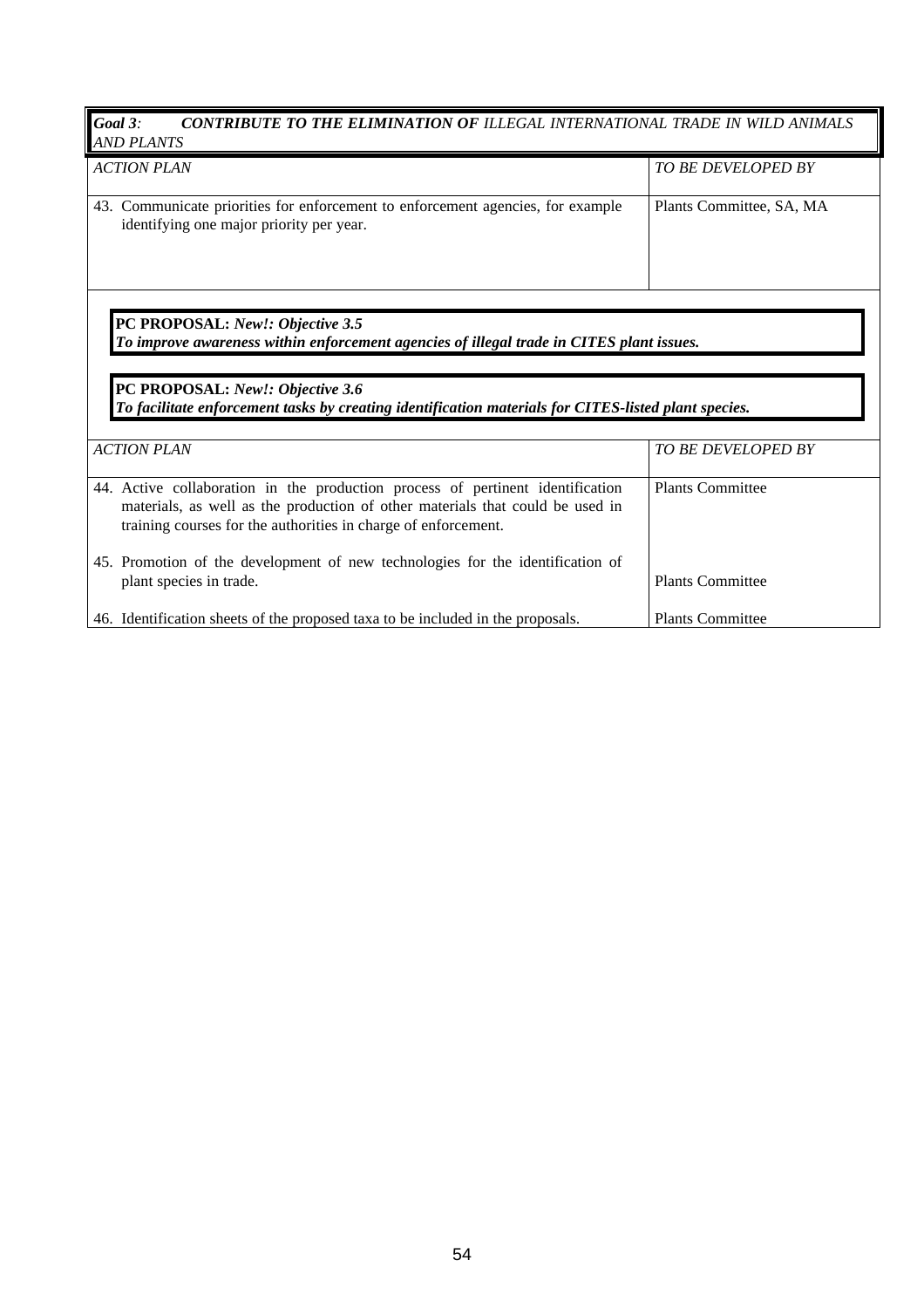| Goal 4:<br>TO PROMOTE GREATER UNDERSTANDING OF THE CONVENTION                                                                                                                                      |                                            |  |
|----------------------------------------------------------------------------------------------------------------------------------------------------------------------------------------------------|--------------------------------------------|--|
| <b>ACTION PLAN</b>                                                                                                                                                                                 | TO BE DEVELOPED BY                         |  |
| 47. To list all existing co-operation programs between countries, then fill in gaps                                                                                                                | Secretariat, Plants Committee              |  |
| 48. Identify other interested organisations to let them know who we (CITES-<br>Plants) are.<br>Note: also relevant to goal 5                                                                       | Secretariat, PC Chair                      |  |
| 49. Target information to different stakeholders in their own publications in their<br>own "language", e.g. scientific journals, traders' newsletters)                                             |                                            |  |
|                                                                                                                                                                                                    | Regional reps, MA, SA                      |  |
| 50. Better use of electronic information                                                                                                                                                           | Secretariat, Parties, Regional<br>reps, TC |  |
| 51. Cultivate more continuity in the flow of information by identifying long term<br>exchange persons.                                                                                             | Parties, Regional reps                     |  |
| 52. To promote and/or support courses to train trainers                                                                                                                                            | SC, PC, AC                                 |  |
| Objective 4.1<br>To strengthen partnership with national and international NGOs.<br>PC PROPOSAL: Objective 4.1<br>To improve communication and collaboration with national and international NGOs. |                                            |  |
| <b>ACTION PLAN</b>                                                                                                                                                                                 | TO BE DEVELOPED BY                         |  |
| 53. Collaboration with the NGOs in the design of a re-evaluation campaign<br>regarding the meaning of CITES Appendix II for consumers.                                                             | <b>Plants Committee</b>                    |  |
| Objective 4.2<br>To strengthen alliance with relevant local communities, consumer groups, traders and trade associations.                                                                          |                                            |  |
| PC PROPOSAL: Objective 4.2<br>To improve communication and collaboration with relevant local communities, consumer groups, traders and<br>trade associations.                                      |                                            |  |
| <b>ACTION PLAN</b>                                                                                                                                                                                 | TO BE DEVELOPED BY                         |  |
| 54. Promotion of the development of campaigns for the diffusion of information<br>addressed specifically to each of these areas.                                                                   | <b>Plants Committee</b>                    |  |
| 55. Promotion of research and development projects with local communities,<br>businesspeople and business organisations                                                                            | <b>Plants Committee</b>                    |  |
|                                                                                                                                                                                                    |                                            |  |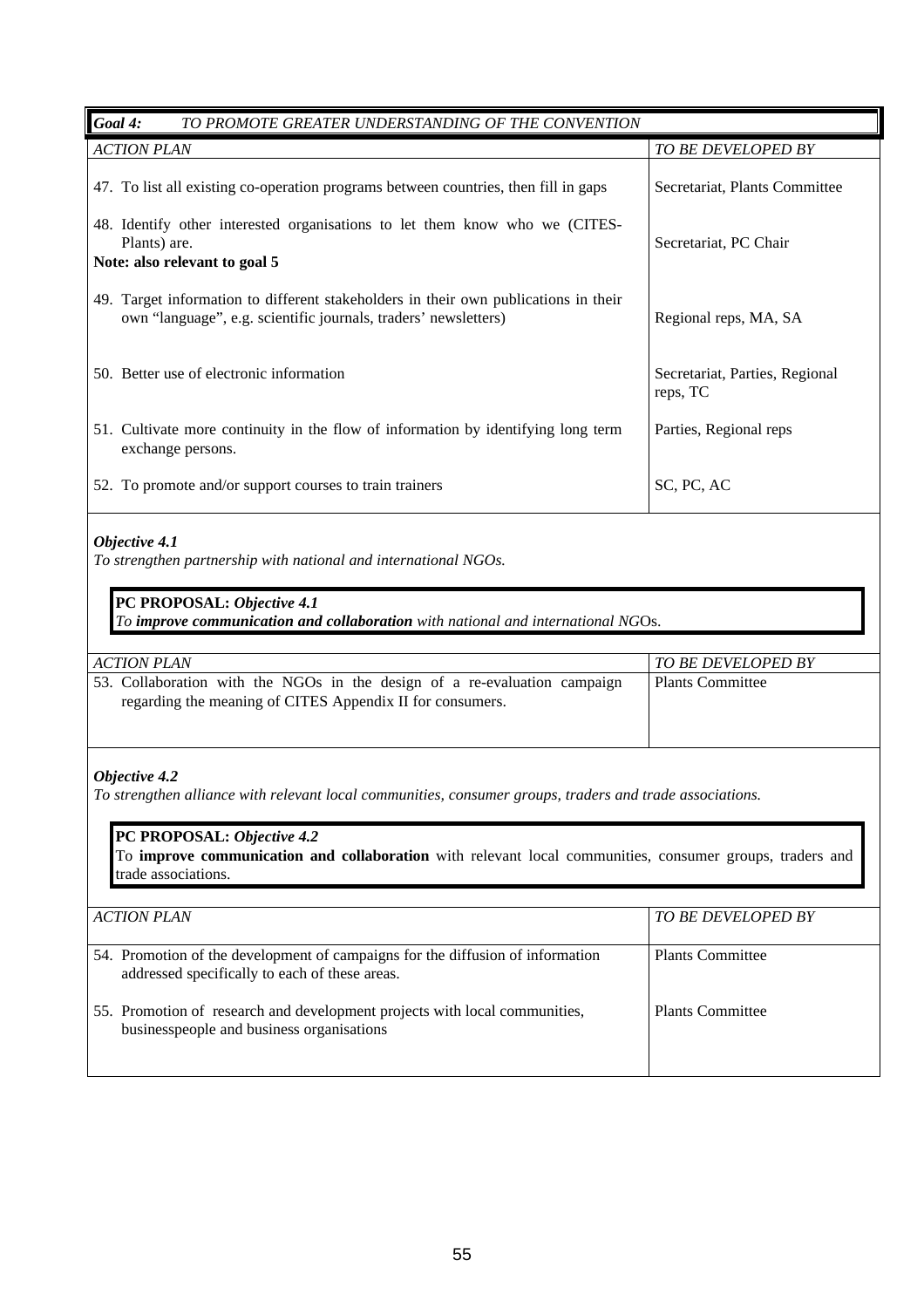## *Objective 4.3*

*To promote greater awareness by and co-operation with the scientific community.*

| PC PROPOSAL: Objective 4.3<br>To improve communication and collaboration with the scientific community in order to get a greater<br>interchange of information and co-operation. |                           |
|----------------------------------------------------------------------------------------------------------------------------------------------------------------------------------|---------------------------|
| ACTION PLAN                                                                                                                                                                      | <b>TO BE DEVELOPED BY</b> |
| 56. To identify more precisely contacts in the scientific community.                                                                                                             | SA, MA, Regional reps     |